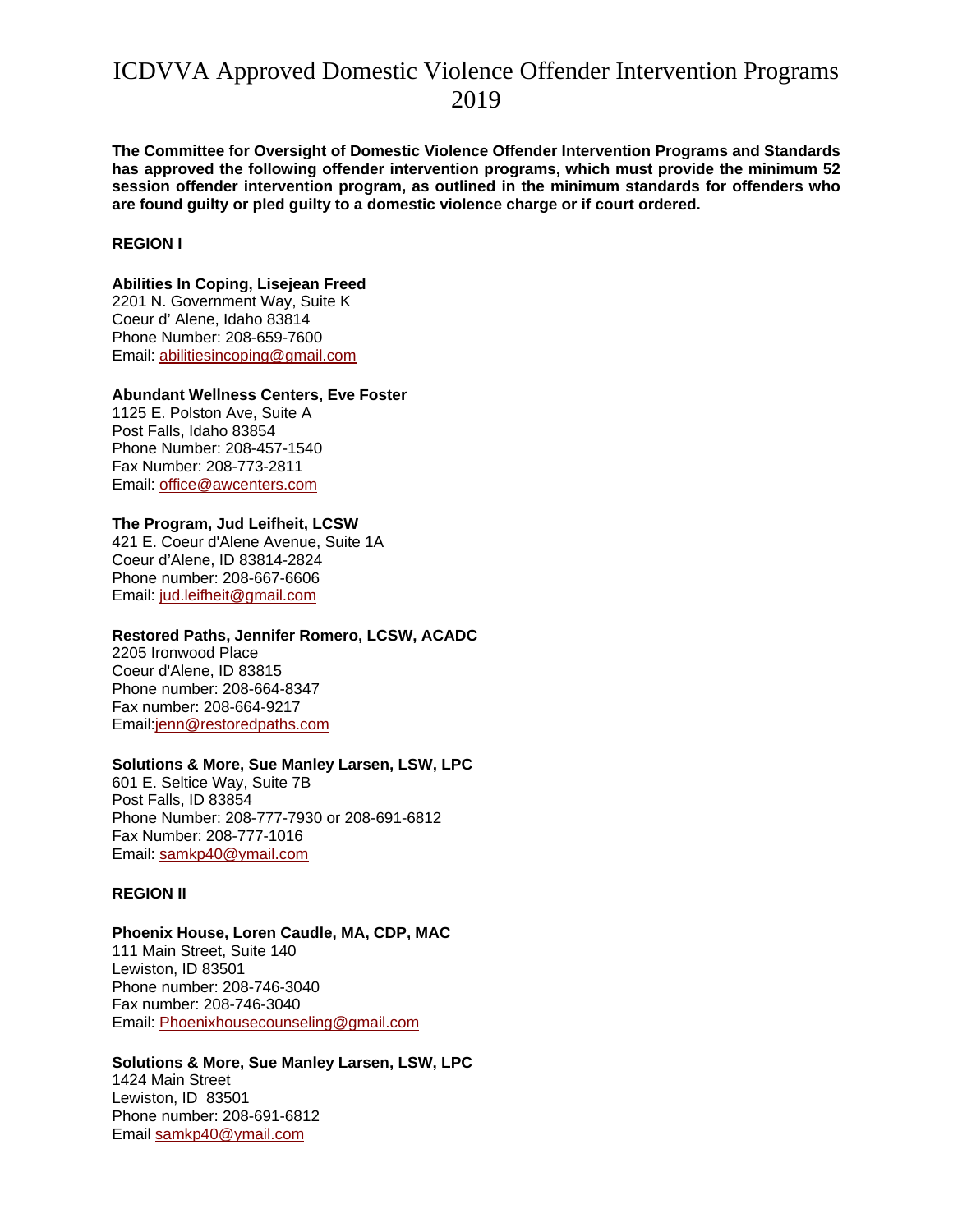### **REGION III**

#### **A New Path Counseling, Inc., Nicole Coleman**

709 Dearborn Street Caldwell, ID 83605 Phone number: 208-473-0202 Fax number: 208-475-6411 Email: nicolec@anewpath.today

## **A Restored Life, Gina L. Osterloth**

450 South 16th St. Payette, ID 83687 Phone number: 208-466-5653 Fax number: 208-485-9475 Email: Gina.o@restored-redeemed-renewed.com

## **Cook Behavioral Health, Corie Cook, LCSW, MSW**

123 McClure Avenue Nampa, ID 83651 Phone number: 208-461-3720 Fax number: 208-461-1787

## **Dame Alas Intervention Services, Graciela Fonseca**

315 Stampede Drive Nampa, ID 83687 Phone number: 208-965-0711 Fax number: 208-461-1787 Email: damealas@outlook.com

#### **Emmett Family Services, April Browne**

2031 Quail Run Rd. Emmett, ID 83617 Phone number: 208-365-2525 Fax number:208-365-2234 Email: abrowne@efspfs.com

#### **Family Services Center, Hector de Leon**

704 Albany Street Caldwell, ID 83605 Phone number: 208-454-5133 Fax number: 208-454-0749 Email: hectordeleon@familyservicescaldwell.com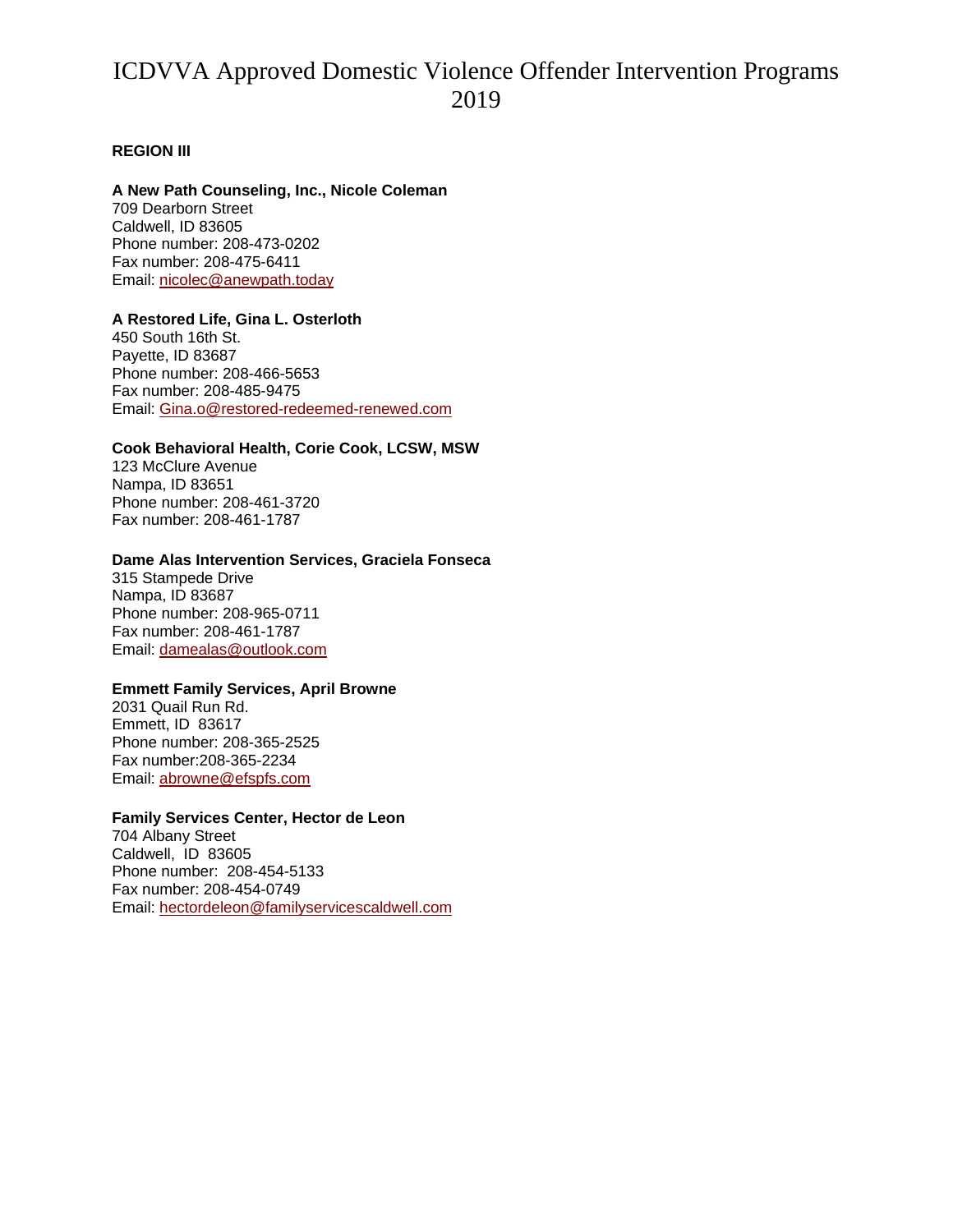#### **REGION III Continued**

### **Good Relationships Counseling, LLC, Joe Toms, LCPC**

107 S. Kimball, Suite 230 Caldwell, ID 83605 Phone number: 208-209-7144 Fax number: 818-230-1013 Email: jtoms@grcllc.org

#### **Terry Reilly Health Services Family Violence Prevention Program, Tara Lzicar**

1504 3rd Street North Nampa, ID 83653 Phone number: 208-345-1170 Ext 0 Fax number: 208-463-4390 Email: tlzicar@trhs.org

### **REGION IV**

#### **A New Path Counseling, Inc., Nicole Coleman**

8950 W. Emerald St., Suite 156 Boise, ID 83704 Phone number: 208-376-7375 or 208-321-7465 Fax number: 208-475-6411 Email: nicolec@anewpath.today

#### **Center for Behavioral Health, Todd Rosenberger**

92 S. Cole Road Boise, ID 83709 Phone number: 208-376-5021 Fax number: 208-376-5020 Email: clinic.support@centerforbehavioralhealth.com

#### **Center for Behavioral Health, Todd Rosenberger**

2275 S. Eagle Road, Suite 190 Meridian, ID 83642 Phone number: 208-288-0649 Fax number: 208-288-0651 Email: clinic.support@centerforbehavioralhealth.com

#### **Choices Counseling, Joseph Morisette, LCPC**

140 East 2nd North Mountain Home, ID 83647 Phone number: 208-860-6021

#### **Cook Behavioral Health, Corie Cook, LCSW, MSW**

390 E. Corporate Drive, Suite 101 Meridian, Idaho 83642 Phone number: 208-461-3720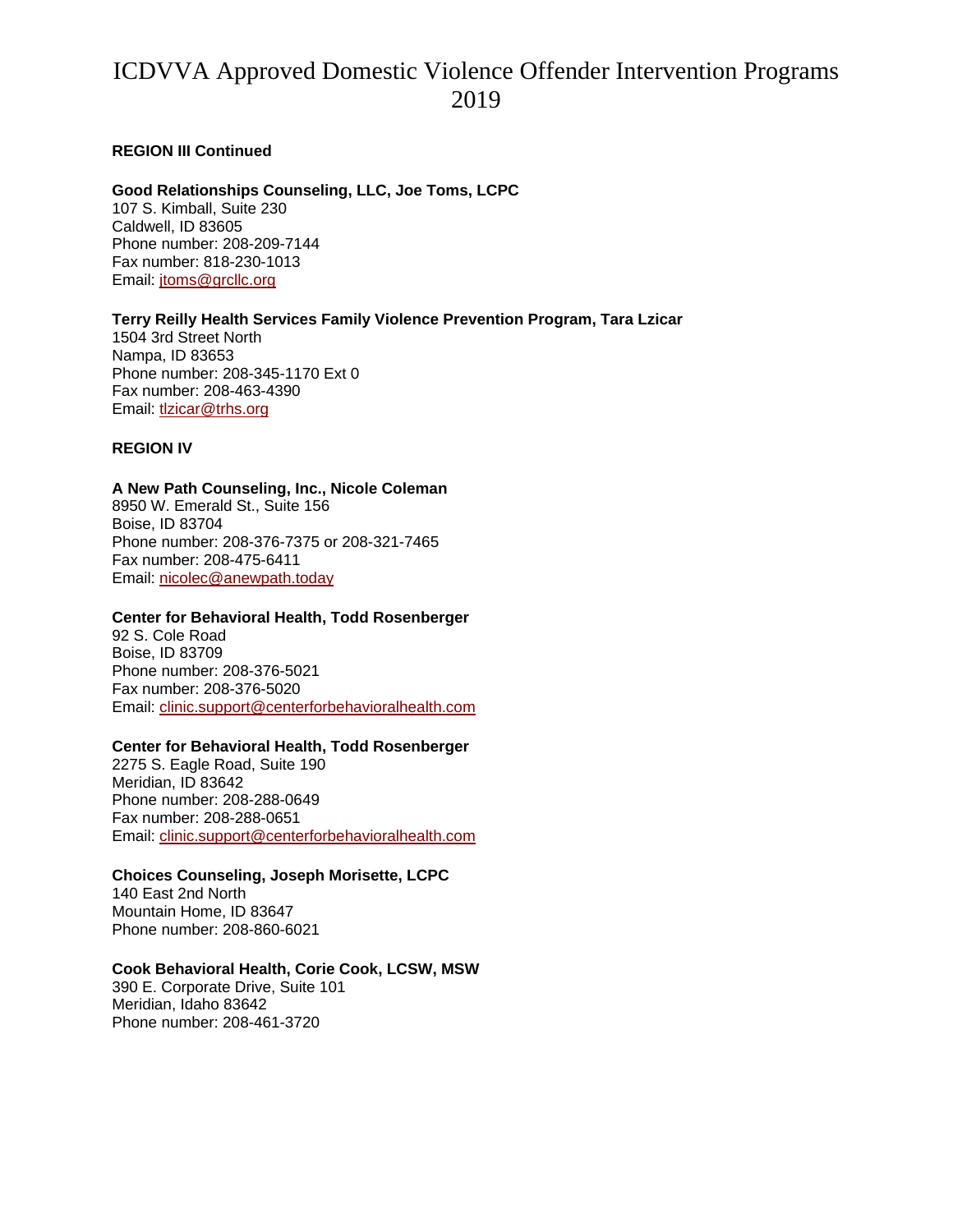### **REGION IV Continued**

## **Good Relationships Counseling, LLC, Joe Toms, LCPC**

6901 Emerald Street, Suite 205 Boise, ID 83704 Phone number: 208-209-7144 Fax number: 818-230-1013 Email: jtoms@grcllc.org

## **Good Relationships Counseling, LLC, Joe Toms, LCPC**

106 E. Park Street McCall, ID 83638 Phone number: 208-209-7144 Fax number: 818-230-1013 Email: jtoms@grcllc.org

# **Terry Reilly Health Services Family Violence Prevention Program, Tara Lzicar**

300 South 23rd Street Boise, ID 83702 Phone number: 208-345-1170 Ext 0 Fax number: 208-345-3502 Email: tlzicar@trhs.org

## **REGION V**

**Preferred Child & Family Services, Inc., Jason Beard, M.A., LMFT, LCPC**  284 Martin Street Twin Falls, ID 83301 Phone Number: 208-733-7186 Fax Number: 208-733-7178 Email: jasonkbeard@msn.com

#### **REGION VI**

### **Cognitive Restructuring Associates, Kenneth Taylor**  2130 Ada Street Pocatello, ID 83201 Phone number: 208-757-0803 Email: ken@cognitiverestructuring.org

#### **Mental Wellness Centers, Marc Searle**

1070 Hiline Rd., Suite 210 Pocatello, ID 83201 Phone number: 208-478-9081 Email: marcsearle@ymail.com

# **Tueller Counseling Services**

4650 Hawthorne Rd. #3B Pocatello, ID 83201 Phone: 208-240-6570 Fax: 208-240-6571 Email: tuellercounseling@gmail.com